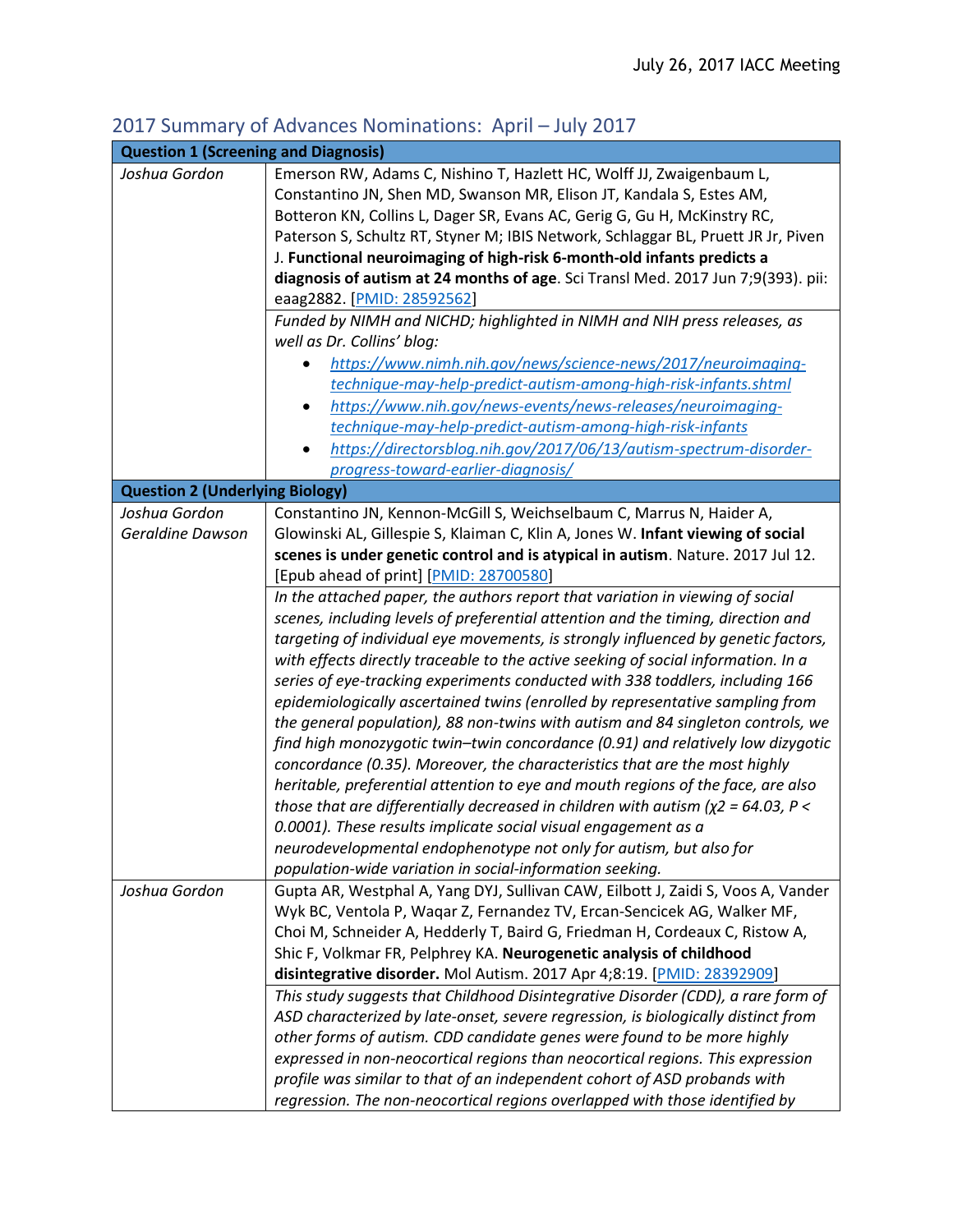|                                  | fMRI as abnormally hyperactive in response to viewing faces, such as the           |
|----------------------------------|------------------------------------------------------------------------------------|
|                                  | thalamus, cerebellum, caudate, and hippocampus. Eye-tracking analysis showed       |
|                                  | that, among individuals with ASD, subjects with CDD focused on eyes the most       |
|                                  | when shown pictures of faces. These results suggest differences between CDD        |
|                                  | and other forms of ASD on the neurobiological as well as clinical level.           |
| <b>Walter Koroshetz</b>          | Khundrakpam BS, Lewis JD, Kostopoulos P, Carbonell F, Evans AC. Cortical           |
|                                  | thickness abnormalities in autism spectrum disorders through late childhood,       |
|                                  | adolescence, and adulthood: a large-scale MRI study. Cereb Cortex. 2017 Mar        |
|                                  | 1;27(3):1721-1731. [PMID: 28334080]                                                |
|                                  | Heterogeneity in ASD, and small sample sizes in previous studies, have led to      |
|                                  | inconclusive evidence on a potential role of cortical thickness abnormalities in   |
|                                  | autism. This current study used a subset of data from the Autism Brain Imaging     |
|                                  | Data Exchange (ABIDE) data set to determine age-specific differences in cortical   |
|                                  | thickness in ASD and its relation to symptom severity. The study included 560      |
|                                  | male subjects (266 ASD and 294 controls; age = 6-35 years) and computed            |
|                                  | cortical thickness measurements using the CIVET process followed by stringent      |
|                                  | multi-reviewer quality control procedures. Data were analyzed for age-related      |
|                                  | abnormalities and explored for association with symptom severity based on          |
|                                  | ADOS scores. The data showed significantly increased cortical thickness            |
|                                  | between ages 6 and 14; the effect was more pronounced in the left hemisphere.      |
|                                  | There was also a significant positive correlation between residual cortical        |
|                                  | thickness and severity scores for social affect and communication symptoms.        |
|                                  | This study used a robust data set to explore an unanswered question regarding      |
|                                  | brain structure abnormalities in autism. Longitudinal studies across the life span |
|                                  | are needed to further explore the relationship between brain structure and         |
|                                  | development in ASD.                                                                |
| <b>Question 3 (Risk Factors)</b> |                                                                                    |
| Linda Birnbaum                   | Arora M, Reichenberg A, Willfors C, Austin C, Gennings C, Berggren S,              |
|                                  | Lichtenstein P, Anckarsäter H, Tammimies K, Bölte S. Fetal and postnatal metal     |
|                                  | dysregulation in autism. Nat Commun. 2017 Jun 1;8:15493. [PMID: 28569757]          |
|                                  | Advance: Studies of environmental risk factors for autism are hampered by the      |
|                                  | difficulty in assessing exposures and their timing during etiologically relevant   |
|                                  | periods of early development, which occur years before diagnosis. The authors      |
|                                  | address this challenge and demonstrate the utility of tooth matrix exposure        |
|                                  | biomarkers for identifying different temporal patterns of uptake of essential and  |
|                                  | toxic metals in ASD cases and controls.                                            |
|                                  | Summary: This study used teeth collected from twins that either were               |
|                                  | concordant or discordant for ASD diagnosis, and examined levels of both            |
|                                  | essential and toxic metals in precise layers of dentine from shed deciduous teeth  |
|                                  | (baby teeth) during prenatal and early postnatal periods. Levels of lead were      |
|                                  | elevated in ASD cases, particularly in the early postnatal period (5-20 weeks      |
|                                  | post-birth). Levels of the essential metals manganese and zinc also differed in    |
|                                  | ASD cases vs. controls. Manganese levels were lower in ASD cases during two        |
|                                  | time frames, one prenatally (10 weeks prior to birth) and the other during an      |
|                                  |                                                                                    |
|                                  | early postnatal phase (5-20 weeks after birth). Zinc levels, meanwhile, were only  |
|                                  | lower during a latter prenatal to early postnatal phase (10 weeks prior to birth   |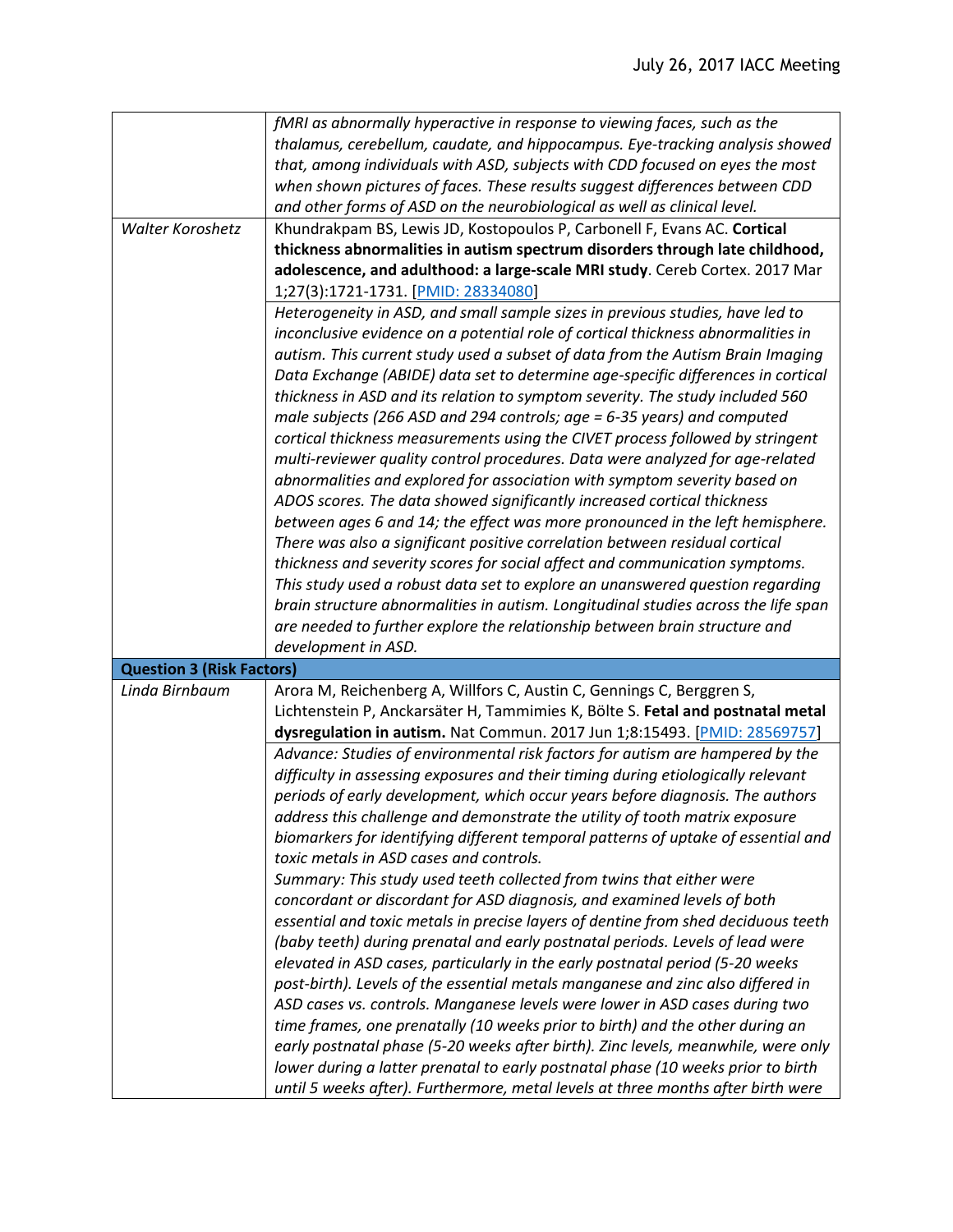|                | predictive of severity of ASD later in life. This study is an important advance for |
|----------------|-------------------------------------------------------------------------------------|
|                | identifying biomarkers of exposure to environmental risk factors during critical    |
|                | windows of development and supports the idea that ASD may be associated             |
|                | with altered regulation of essential and toxic metals.                              |
| Linda Birnbaum | Golding J, Ellis G, Gregory S, Birmingham K, Iles-Caven Y, Rai D, Pembrey M.        |
|                | Grand-maternal smoking in pregnancy and grandchild's autistic traits and            |
|                | diagnosed autism. Sci Rep. 2017 Apr 27;7:46179. [PMID: 28448061]                    |
|                | Advance: This study demonstrates that environmental exposures can have              |
|                | effects across multiple generations. As we seek to understand autism risk and       |
|                | etiology, it is important to consider how we will study and measure these           |
|                | exposures across generations.                                                       |
|                | Summary: This study used data from the Avon Longitudinal Study of Parents and       |
|                | Children, a long-running population-based British study of how environment and      |
|                | genotype affect health outcomes. Parents of children enrolled in this study were    |
|                | asked about their parents' smoking habits--whether they ever smoked and if          |
|                | mothers smoked during pregnancy. The relationship between grandparental             |
|                | smoking and social and communication traits predictive of autism were studied.      |
|                | Granddaughters of maternal grandmothers who smoked had increased odds of            |
|                | adverse scores in social communication and repetitive behaviors. Smoking by         |
|                | maternal grandmothers was also associated with autism diagnosis, particularly       |
|                | in grandsons (this might be in part related to the sex bias in diagnosis; there     |
|                | were only 212 diagnosed cases and 4 males for every female diagnosed).              |
| Linda Birnbaum | Kim D, Volk H, Girirajan S, Pendergrass S, Hall MA, Verma SS, Schmidt RJ,           |
|                |                                                                                     |
|                | Hansen RL, Ghosh D, Ludena-Rodriguez Y, Kim K, Ritchie MD, Hertz-Picciotto I,       |
|                | Selleck SB. The joint effect of air pollution exposure and copy number              |
|                | variation on risk for autism. Autism Res. 2017 Apr 27. [Epub ahead of print]        |
|                | [PMID: 28448694]                                                                    |
|                | Advance: While there is general agreement that both genes and environment           |
|                | contribute to risk of ASD, understanding their joint effects has been difficult, as |
|                | it requires collection of detailed genetic and environmental data for the same      |
|                | group of individuals and appropriate gxe analytic approaches. The present study     |
|                | brought together these essential ingredients to demonstrate, for the first time,    |
|                | an interaction of global copy number variation (cnv) and ozone exposure in          |
|                | determining autism risk. The findings underscore the importance of considering      |
|                | how such interactions contribute to the risk architecture of ASD as well as the     |
|                | mechanisms by which genomics and environmental exposures may amplify the            |
|                | risks associated with the other.                                                    |
|                | Summary: Using a sample of 158 ASD cases and 147 typically developing               |
|                | controls from the NIEHS-funded Childhood Risk from Genes and Environment            |
|                | (CHARGE) study, this publication examines the interaction between global CNV        |
|                | burden and air pollution--specifically ozone. The authors report that children      |
|                | with high CNV burden (duplications) and high ozone exposure were at                 |
|                | significantly greater risk for autism than those with low CNV burden and low        |
|                | ozone exposure, and that the risk would not have been found if these factors        |
|                | were studied independently. This interaction of ozone and global CNV burden         |
|                | was specific to autism, as there was no interaction observed with other             |
|                | components of air pollution (i.e., particulate matter). It is speculated that the   |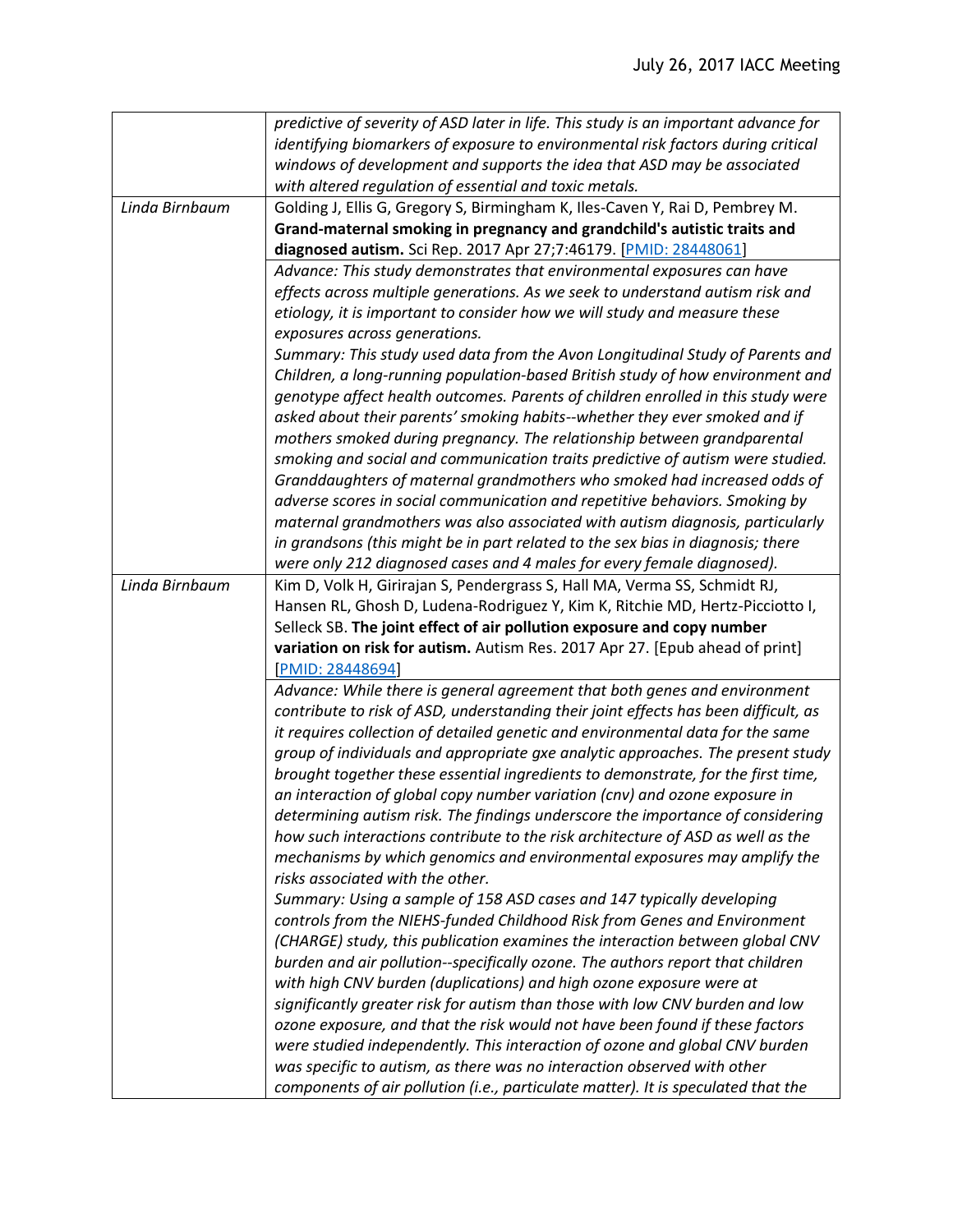|                      | high levels of CNVs and ozone, an oxidizing agent, may converge on oxidative               |
|----------------------|--------------------------------------------------------------------------------------------|
|                      | and cellular stress pathways to potentiate ASD risk.                                       |
| Joshua Gordon        | Lim ET, Uddin M, De Rubeis S, Chan Y, Kamumbu AS, Zhang X, D'Gama AM, Kim                  |
|                      | SN, Hill RS, Goldberg AP, Poultney C, Minshew NJ, Kushima I, Aleksic B, Ozaki N,           |
|                      | Parellada M, Arango C, Penzol MJ, Carracedo A, Kolevzon A, Hultman CM, Weiss               |
|                      | LA, Fromer M, Chiocchetti AG, Freitag CM; Autism Sequencing Consortium                     |
|                      | Church GM, Scherer SW, Buxbaum JD, Walsh CA. Rates, distribution and                       |
|                      | implications of postzygotic mosaic mutations in autism spectrum disorder. Nat              |
|                      | Neurosci. 2017 Jul 17. [PMID: 28714951]                                                    |
|                      | About 8 percent of de novo, or non-inherited, mutations in people with autism              |
|                      | appear in only some of the body's cells, according to an analysis of sequences             |
|                      |                                                                                            |
|                      | from nearly 20,000 people <sup>1</sup> . These mutations arise after conception; the later |
|                      | they occur, the fewer cells they affect. Previous studies missed the vast majority         |
|                      | of these so-called 'mosaic mutations.' The analyses also showed that the                   |
|                      | mutations in the subjects with ASD occur disproportionately in genes expressed             |
|                      | in the amygdala, which plays an important role in emotional and social                     |
|                      | functioning.                                                                               |
| Geraldine Dawson     | Viktorin A, Uher R, Reichenberg A, Levine SZ, Sandin S. Autism risk following              |
|                      | antidepressant medication during pregnancy. Psychol Med. 2017 May 22:1-10.                 |
|                      | [Epub ahead of print] [PMID: 28528584]                                                     |
|                      | Previous studies have examined if maternal antidepressant medication during                |
|                      | pregnancy increase the risk of autism spectrum disorder (ASD) in the offspring,            |
|                      | but the results have been conflicting. In a population-based cohort of 179 007             |
|                      | children born in 2006 and 2007 and followed through 2014 when aged 7 and 8,                |
|                      | we estimated relative risks (RRs) of ASD and 95% confidence intervals (CIs) from           |
|                      | Cox regression in children exposed to any antidepressant medication during                 |
|                      | pregnancy, and nine specific antidepressant drugs. Medication with                         |
|                      | antidepressants during pregnancy does not appear to be causally associated                 |
|                      | with an increased risk of ASD in the offspring. Instead, the results suggest that          |
|                      | the association is explained by factors related to the underlying susceptibility to        |
|                      | psychiatric disorders. Based on these findings, the risk of ASD in the offspring           |
|                      | should not be a consideration to withhold treatment with commonly used                     |
|                      | antidepressant drugs from pregnant women.                                                  |
| Geraldine Dawson     | Weiner DJ, Wigdor EM, Ripke S, Walters RK, Kosmicki JA, Grove J, Samocha KE,               |
| <b>Alison Singer</b> | Goldstein JI, Okbay A, Bybjerg-Grauholm J, Werge T, Hougaard DM, Taylor J;                 |
|                      | iPSYCH-Broad Autism Group; Psychiatric Genomics Consortium Autism Group,                   |
|                      | Skuse D, Devlin B, Anney R, Sanders SJ, Bishop S, Mortensen PB, Børglum AD,                |
|                      |                                                                                            |
|                      | Smith GD, Daly MJ, Robinson EB. Polygenic transmission disequilibrium                      |
|                      | confirms that common and rare variation act additively to create risk for                  |
|                      | autism spectrum disorders. Nat Genet. 2017 May 15. [Epub ahead of print]                   |
|                      | [PMID: 28504703]                                                                           |
|                      | Using a novel approach called the polygenic transmission disequilibrium test               |
|                      | and data from 6,454 families with a child with ASD, this study shows that                  |
|                      | polygenic risk for ASD, schizophrenia, and greater educational attainment is               |
|                      | over-transmitted to children with ASD. These findings hold independent of                  |
|                      | proband IQ. It is found that polygenic variation contributes additively to risk in         |
|                      | ASD cases who carry a strongly acting de novo variant. Lastly, the study shows             |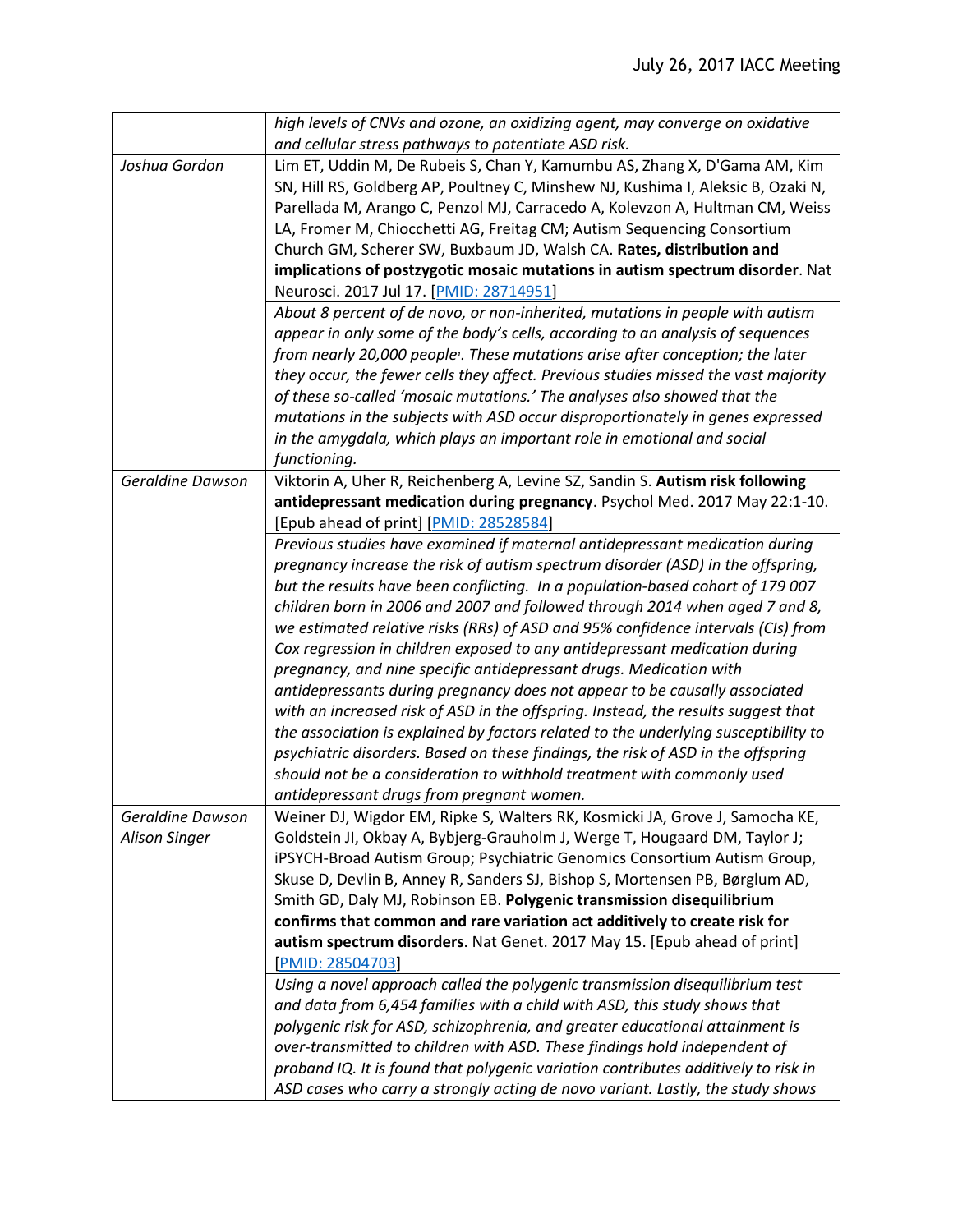|                      | that elements of polygenic risk are independent and differ in their relationship                                                                      |
|----------------------|-------------------------------------------------------------------------------------------------------------------------------------------------------|
|                      | with phenotype. These results confirm that the genetic influences on ASD are                                                                          |
|                      | additive and suggest that they create risk through at least partially distinct                                                                        |
|                      | etiologic pathways.                                                                                                                                   |
|                      | First, common polygenic risk -- the tiny little effects of common genetic variation                                                                   |
|                      | spread throughout the genome -- appear relevant, and almost equally so, to all                                                                        |
|                      | groups examined. Regardless of whether the cases had intellectual disability or                                                                       |
|                      | not, were male or female, or carried a large impact de novo mutation, common                                                                          |
|                      | polygenic risk was a significant contributor. Second, evidence was presented                                                                          |
|                      | showing that genetic risk for ASD comes in many different flavors. The very                                                                           |
|                      | large impact de novo variants that create risk for ASD, for example, are strongly                                                                     |
|                      | associated with intellectual disability, epilepsy, and motor delays. The common                                                                       |
|                      | variant risk factors are comparatively neurologically gentle. They don't show                                                                         |
|                      | those associations. In fact, common polygenic risk for ASD is associated with                                                                         |
|                      | higher IQ in general population samples.                                                                                                              |
|                      | <b>Question 4 (Treatments and Interventions)</b>                                                                                                      |
| <b>Alison Singer</b> | Brian JA, Smith IM, Zwaigenbaum L, Bryson SE. Cross-site randomized control                                                                           |
|                      | trial of the Social ABCs caregiver-mediated intervention for toddlers with                                                                            |
|                      | autism spectrum disorder. Autism Res. 2017 Jun 2. [Epub ahead of print]                                                                               |
|                      | [PMID: 28574669]                                                                                                                                      |
|                      | Another randomized clinical trial - multisite no less - shows the effectiveness of                                                                    |
|                      | targeting very early behaviors for the treatment of autism.                                                                                           |
| Larry Wexler         | Commons ML, Adhikari D, Giri S, Weinberg M, Baran JJ, Malik E. Measuring                                                                              |
|                      | developmental outcomes in autism spectrum disorder (ASD). Behav Dev Bull.                                                                             |
|                      | 2017 Apr;22(1):197-208.                                                                                                                               |
|                      | Commons and colleagues created a behavior-developmental scale to predict                                                                              |
|                      | performance in students with Autism Spectrum Disorder (ASD). Forty-two                                                                                |
|                      | children were given the Autism Developmental Task Sequence (ADTS). Using the                                                                          |
|                      | Rasch Analysis, researchers ascertained the order of hierarchical complexity                                                                          |
|                      | (MHC) of various tasks, including the behavioral developmental difficulty of task                                                                     |
|                      | items. The scale derived from the Rasch Analysis will help create interventions                                                                       |
|                      | and provide diagnostic data. Furthermore, this tool could improve progress                                                                            |
|                      | monitoring strategies for children with ASD. In turn, such improvements could                                                                         |
|                      | strengthen the design of behavioral and educational materials.                                                                                        |
| Larry Wexler         | Corbett BA, Blain SD, Ioannou S, Balser M. Changes in anxiety following a                                                                             |
|                      | randomized control trial of a theatre-based intervention for youth with<br>autism spectrum disorder. Autism. 2017 Apr;21(3):333-343. [PMID: 27154909] |
|                      | Corbett and colleagues examined the impact of peer-mediated, theatre-based                                                                            |
|                      | intervention on reducing anxiety and stress. Thirty youth with autism spectrum                                                                        |
|                      | disorder (ASD) (ages 8-14) participated in the study. Seventeen youth were                                                                            |
|                      | randomized into the experimental (EXP) group. Sixteen participants were                                                                               |
|                      | randomized into the waitlist (WLC) control group. The EXP group received                                                                              |
|                      | interventions during a 10-week period. The WLC group received interventions                                                                           |
|                      | during a 10-week summer session after the EXP group had completed their trial.                                                                        |
|                      | Results indicated a reduction in trait-anxiety and an overall increase in social                                                                      |
|                      | competence for the EXP group. Recommendations include continued studies in                                                                            |
|                      | this area with the incorporation of physiological and self-report metrics of stress                                                                   |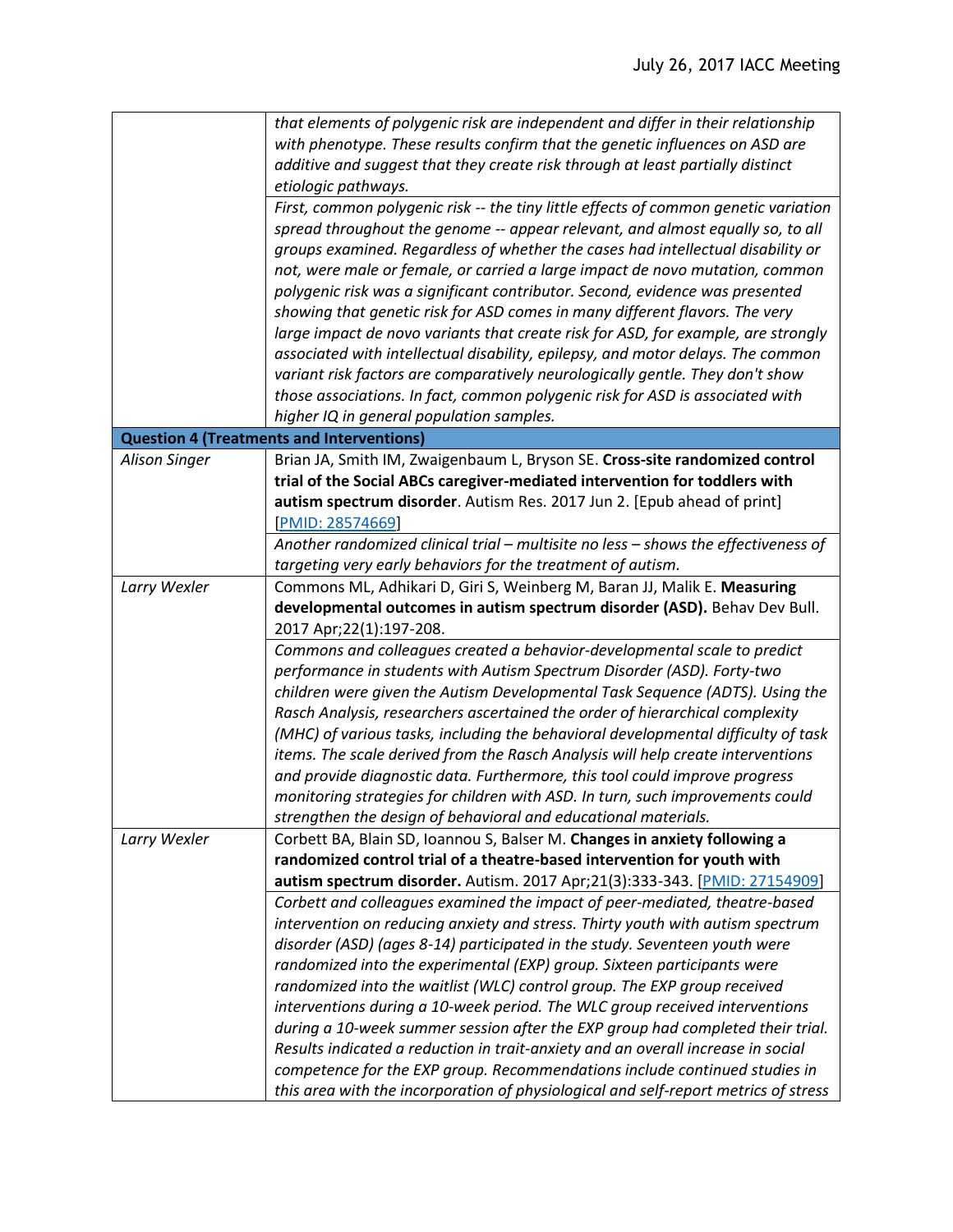|                         | or anxiety and the use of other anxiety reduction techniques. Students with ASD      |
|-------------------------|--------------------------------------------------------------------------------------|
|                         | often exhibit greater anxiety in comparison to typically developing peers. This      |
|                         | study provides an innovative approach to identify strategies that support            |
|                         | children with ASD in reducing anxiety.                                               |
| <b>Geraldine Dawson</b> | Sathe N, Andrews JC, McPheeters ML, Warren ZE. Nutritional and dietary               |
|                         | interventions for autism spectrum disorder: a systematic review. Pediatrics.         |
|                         | 2017 May 26. [Epub ahead of print] [PMID: 28562286]                                  |
|                         | A systematic review of nutritional and dietary interventions for autism. It was      |
|                         | concluded that there is little evidence to support the use of nutritional            |
|                         | supplements or dietary therapies for children with ASD. Note that there is an        |
|                         | accompany editorial, which I am not nominating as an advance but might be of         |
|                         | interest to the committee: https://www.ncbi.nlm.nih.gov/pubmed/28562291              |
| Larry Wexler            | Shire SY, Chang YC, Shih W, Bracaglia S, Kodjoe M, Kasari C. Hybrid                  |
|                         | implementation model of community-partnered early intervention for                   |
|                         | toddlers with autism: a randomized trial. J Child Psychol Psychiatry. 2017           |
|                         | May;58(5):612-622. [PMID: 27966784]                                                  |
|                         | Using an effectiveness-implementation hybrid design in tandem with the Joint         |
|                         | Attention, Symbolic Play, Engagement, and Regulation model (JASPER), Shire           |
|                         | and colleagues tested 113 children enrolled in local public early intervention       |
|                         | classrooms in low SES settings. Shire and colleagues addressed the                   |
|                         | practicability of supervised teacher assistant (TA)-implemented JASPER within        |
|                         | an early intervention program and the influence of intervention on children's        |
|                         | core developmental challenges concerning JASPER related skills. Results              |
|                         | indicated fidelity of implementation by paraprofessionals and notable increases      |
|                         | in engagement between children and paraprofessionals. Students receiving             |
|                         | JASPER interventions demonstrated gains in joint engagement, joint attention,        |
|                         | and play skills. Recommendations include formal evaluation of supervisor's TA        |
|                         | coaching, adding additional measures to more fully understand clinical               |
|                         | significance of staff questionnaire scores, and extension of intervention analysis.  |
|                         | This study is consequential because paraprofessionals are often assigned to          |
|                         | work with children with ASD. This study shows how to support                         |
|                         | paraprofessionals in implementing an intervention with fidelity.                     |
| Larry Wexler            | Strain PS. Four-year follow-up of children in the LEAP Randomized Trial: some        |
|                         | planned and accidental findings. Top Early Childhood Sp Educ. 2017 Jun 23;1-6.       |
|                         | [http://journals.sagepub.com/doi/pdf/10.1177/0271121417711531]                       |
|                         | Strain described a 4-year follow-up study from the Learning Experiences and          |
|                         | Alternative Program for Preschoolers and their Parents (LEAP) randomized trial.      |
|                         | In the previous randomized study trial, moderate to large effect size differences    |
|                         | were evident for students receiving the complete LEAP inclusion model. Due to        |
|                         | such promising outcomes, Strain and colleagues received funding for the 4-year       |
|                         | follow-up study. In this study, Strain outlined four a-priori questions: What is the |
|                         | stability of classroom placement across 4 years (K-3)? What is driving initial       |
|                         | kindergarten placement decisions? How did classroom quality vary across              |
|                         | settings? What do children in the LEAP Randomized Control Trial (RCT) look like      |
|                         | 4 years away from intervention? Initial decisions about placement seemed to be       |
|                         | made according to preestablished district perceptions of students with autism,       |
|                         | not based on individual student need. Statistically significant differences were     |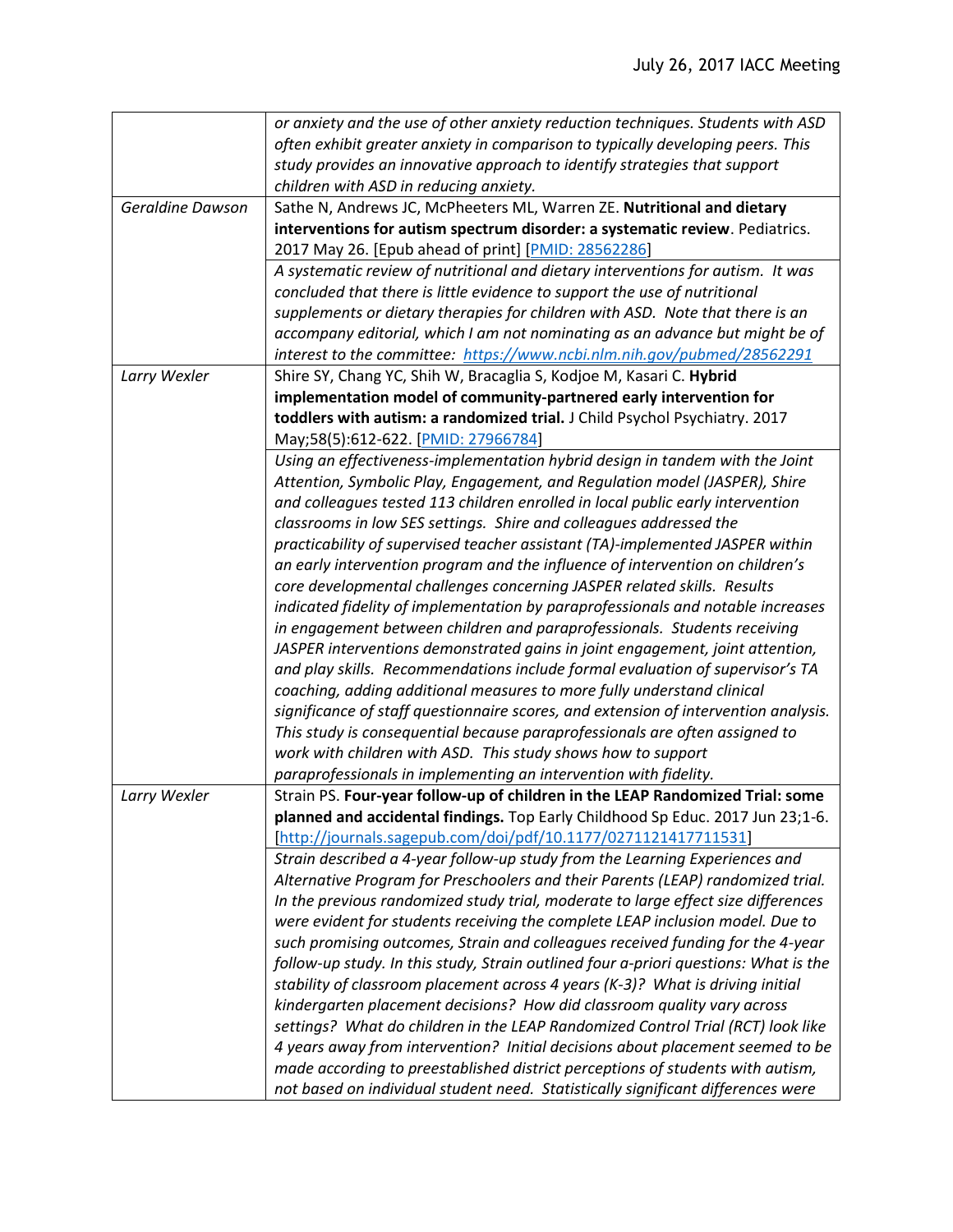|                              | observed, with students in inclusive settings performing better than those in         |
|------------------------------|---------------------------------------------------------------------------------------|
|                              | segregated settings. Recommendations include program replication and further          |
|                              | longitudinal studies. This article is noteworthy because it shows that a decision     |
|                              | about a child's placement (which appeared to be based more on district policy         |
|                              | then a child's individualized need) can significantly impact their developmental      |
|                              | trajectory and their academic success.                                                |
| Geraldine Dawson             | Weitlauf AS, Sathe N, McPheeters ML, Warren ZE. Interventions targeting               |
|                              | sensory challenges in autism spectrum disorder: a systematic review.                  |
|                              | Pediatrics. 2017 May 26. [Epub ahead of print] [PMID: 28562287]                       |
|                              | A systematic review of interventions targeting sensory challenges in autism. It       |
|                              | was concluded that some interventions may yield modest short-term (<6                 |
|                              | months) improvements in sensory- and ASD symptom severity-related                     |
|                              |                                                                                       |
|                              | outcomes; the evidence base is small, and the durability of the effects is unclear.   |
|                              | Although some therapies may hold promise, substantial needs exist for                 |
|                              | continuing improvements in methodologic rigor.                                        |
| <b>Question 5 (Services)</b> |                                                                                       |
| Larry Wexler                 | Caron V, Bérubé A, Paquet A. Implementation evaluation of early intensive             |
|                              | behavioral intervention programs for children with autism spectrum                    |
|                              | disorders: A systematic review of studies in the last decade. Eval Program            |
|                              | Plann. 2017 Jun;62:1-8. [PMID: 28189054]                                              |
|                              | Caron and colleagues reviewed studies, within a ten-year period, related to           |
|                              | Early Intensive Behavior Interventions (EIBI). These interventions were provided      |
|                              | to children with autism spectrum disorders (ASD). Researchers catalogued              |
|                              | program implementation components evidenced in the studies. Twenty-eight              |
|                              | studies met the selection criteria. Implementation components included dosage,        |
|                              | adherence, differentiation, quality, and participation. Variables related to          |
|                              | dosage and adherence were well described throughout selected studies, while           |
|                              | the majority of studies did not report on participation, differentiation, or quality. |
|                              | Recommendations include examining the fidelity of EIBI interventions, a more          |
|                              | comprehensive definition of EIBI programs, and enhanced evaluations of                |
|                              | implementation in practice. This study is significant because it provides an          |
|                              | expansive overview of EIBI interventions through the examination of current           |
|                              | research.                                                                             |
| Larry Wexler                 | Chou Y, Wehmeyer ML, Palmer SB, Lee J. Comparisons of self-determination              |
|                              | among students with autism, intellectual disability, and learning disabilities: a     |
|                              | multivariate analysis. Foc on Autism and Other Dev Disabil. 2017 Jun                  |
|                              | 1;32(2):124-132.                                                                      |
|                              | [http://journals.sagepub.com/doi/pdf/10.1177/1088357615625059]                        |
|                              | Chou and colleagues considered the differences in self-determination between          |
|                              | students with autism spectrum disorders (ASD), students with intellectual             |
|                              | disability (ID), and students with learning disabilities (LD). Researchers selected   |
|                              | 222 participants, with equal numbers in disability categories. Using a                |
|                              | multivariate analysis of covariance (MANCOVA), Chou and colleagues examined           |
|                              | four dependent variables: autonomy, self-regulation, psychological                    |
|                              | empowerment, and self-realization. Students with ASD scored lower in the              |
|                              | categories of autonomy and psychological empowerment than students with ID            |
|                              | or LD. However, students with ASD did not demonstrate significant variance            |
|                              |                                                                                       |